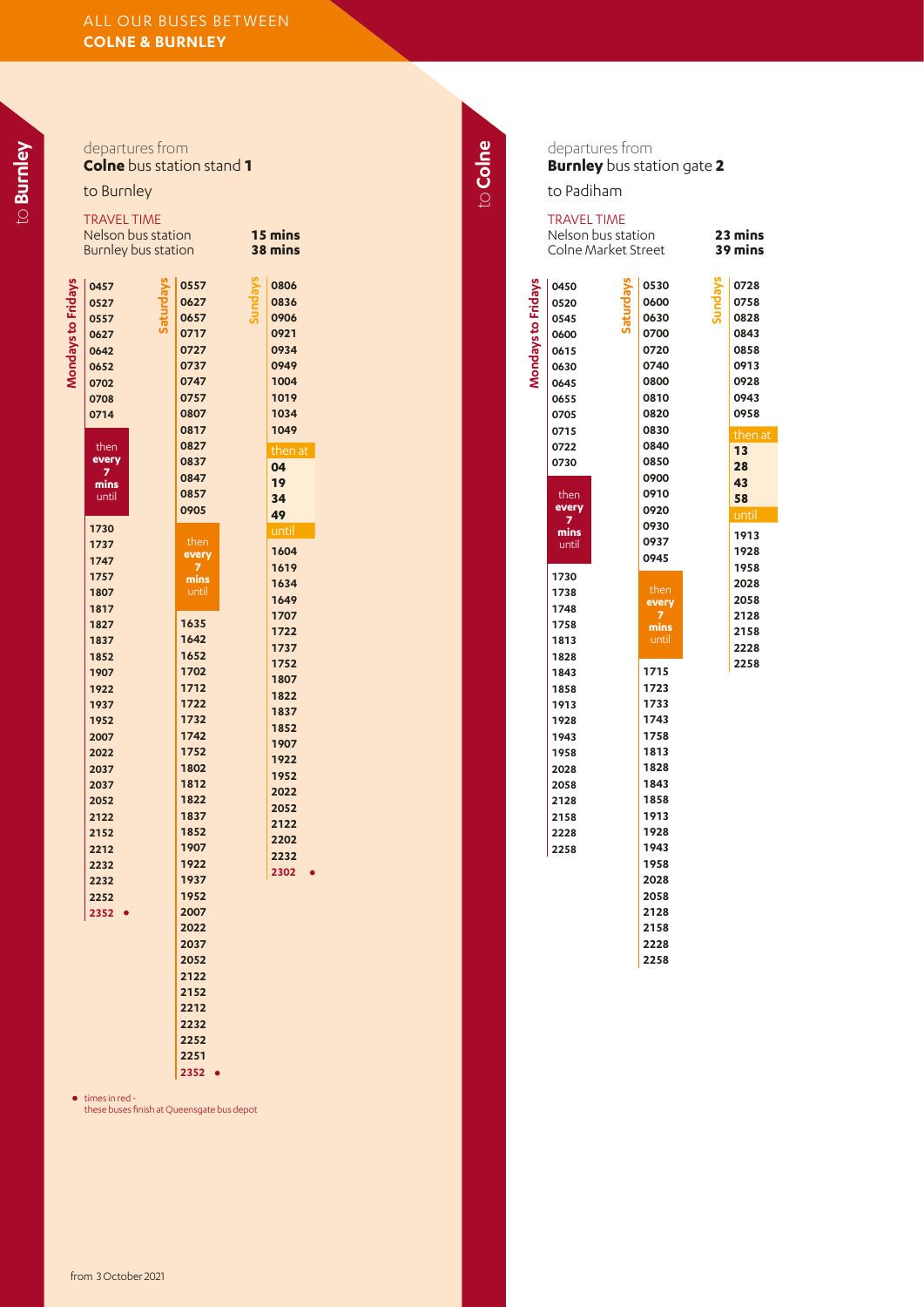|                           | departures from<br>to Burnley                                                                                                                                                                                                                                                                                                                      | <b>Nelson</b> bus station stand 3                                                                                                                                                                                                                                                                                                                                                                          |                                                                                                                                                                                                                                                                              | to Nelson |                    | departures from<br><b>Burnley</b> bus station gate 2<br>to Padiham                                                                                                                                                                                                                  |           |                                                                                                                                                                                                                                                                                                                                             |                         |
|---------------------------|----------------------------------------------------------------------------------------------------------------------------------------------------------------------------------------------------------------------------------------------------------------------------------------------------------------------------------------------------|------------------------------------------------------------------------------------------------------------------------------------------------------------------------------------------------------------------------------------------------------------------------------------------------------------------------------------------------------------------------------------------------------------|------------------------------------------------------------------------------------------------------------------------------------------------------------------------------------------------------------------------------------------------------------------------------|-----------|--------------------|-------------------------------------------------------------------------------------------------------------------------------------------------------------------------------------------------------------------------------------------------------------------------------------|-----------|---------------------------------------------------------------------------------------------------------------------------------------------------------------------------------------------------------------------------------------------------------------------------------------------------------------------------------------------|-------------------------|
|                           | <b>TRAVEL TIME</b><br>Burnley bus station                                                                                                                                                                                                                                                                                                          |                                                                                                                                                                                                                                                                                                                                                                                                            | 23 mins                                                                                                                                                                                                                                                                      |           |                    | <b>TRAVEL TIME</b><br>Nelson bus station                                                                                                                                                                                                                                            |           |                                                                                                                                                                                                                                                                                                                                             | $\overline{\mathbf{2}}$ |
| <b>Mondays to Fridays</b> | Saturdays<br>0510<br>0540<br>0610<br>0640<br>0656<br>0706<br>0716<br>0722<br>0729<br>then<br>every<br>$\overline{z}$<br>mins<br>until<br>1749<br>1756<br>1805<br>1813<br>1822<br>1832<br>1840<br>1850<br>1905<br>1920<br>1935<br>1950<br>2005<br>2020<br>2035<br>2050<br>2050<br>2105<br>2135<br>2205<br>2225<br>2245<br>2245<br>2305<br>$0002 - $ | <b>Sundays</b><br>0610<br>0640<br>0710<br>0732<br>0742<br>0752<br>0802<br>0812<br>0822<br>0832<br>0842<br>0852<br>0902<br>0912<br>0920<br>then<br>every<br>$\overline{z}$<br>mins<br>until<br>1650<br>1657<br>1707<br>1717<br>1727<br>1737<br>1747<br>1755<br>1805<br>1815<br>1825<br>1835<br>1850<br>1905<br>1920<br>1935<br>1950<br>2005<br>2020<br>2035<br>2050<br>2105<br>2135<br>2205<br>2225<br>2245 | 0820<br>0850<br>0920<br>0935<br>0949<br>1004<br>1019<br>1034<br>1049<br>then at<br>04<br>19<br>34<br>49<br>until<br>1704<br>1720<br>1735<br>1750<br>1805<br>1820<br>1835<br>1850<br>1905<br>1920<br>1935<br>2005<br>2035<br>2105<br>2135<br>2215<br>2245<br>$2315$ $\bullet$ |           | Mondays to Fridays | 0450<br>0520<br>0545<br>0600<br>0615<br>0630<br>0645<br>0655<br>0705<br>0715<br>0722<br>0730<br>then<br>every<br>7<br>mins<br>until<br>1730<br>1738<br>1748<br>1758<br>1813<br>1828<br>1843<br>1858<br>1913<br>1928<br>1943<br>1958<br>2028<br>2058<br>2128<br>2158<br>2228<br>2258 | Saturdays | 0530<br>0600<br>0630<br>0700<br>0720<br>0740<br>0800<br>0810<br>0820<br>0830<br>0840<br>0850<br>0900<br>0910<br>0920<br>0930<br>0937<br>0945<br>then<br>every<br>7<br>mins<br>until<br>1715<br>1723<br>1733<br>1743<br>1758<br>1813<br>1828<br>1843<br>1858<br>1913<br>1928<br>1943<br>1958<br>2028<br>2058<br>2128<br>2158<br>2228<br>2258 | <b>Sundays</b>          |
|                           |                                                                                                                                                                                                                                                                                                                                                    | 2305<br>$0002$ $\bullet$                                                                                                                                                                                                                                                                                                                                                                                   |                                                                                                                                                                                                                                                                              |           |                    |                                                                                                                                                                                                                                                                                     |           |                                                                                                                                                                                                                                                                                                                                             |                         |

23 mins

times in red - these buses finish at Queensgate bus depot

to **Burnley**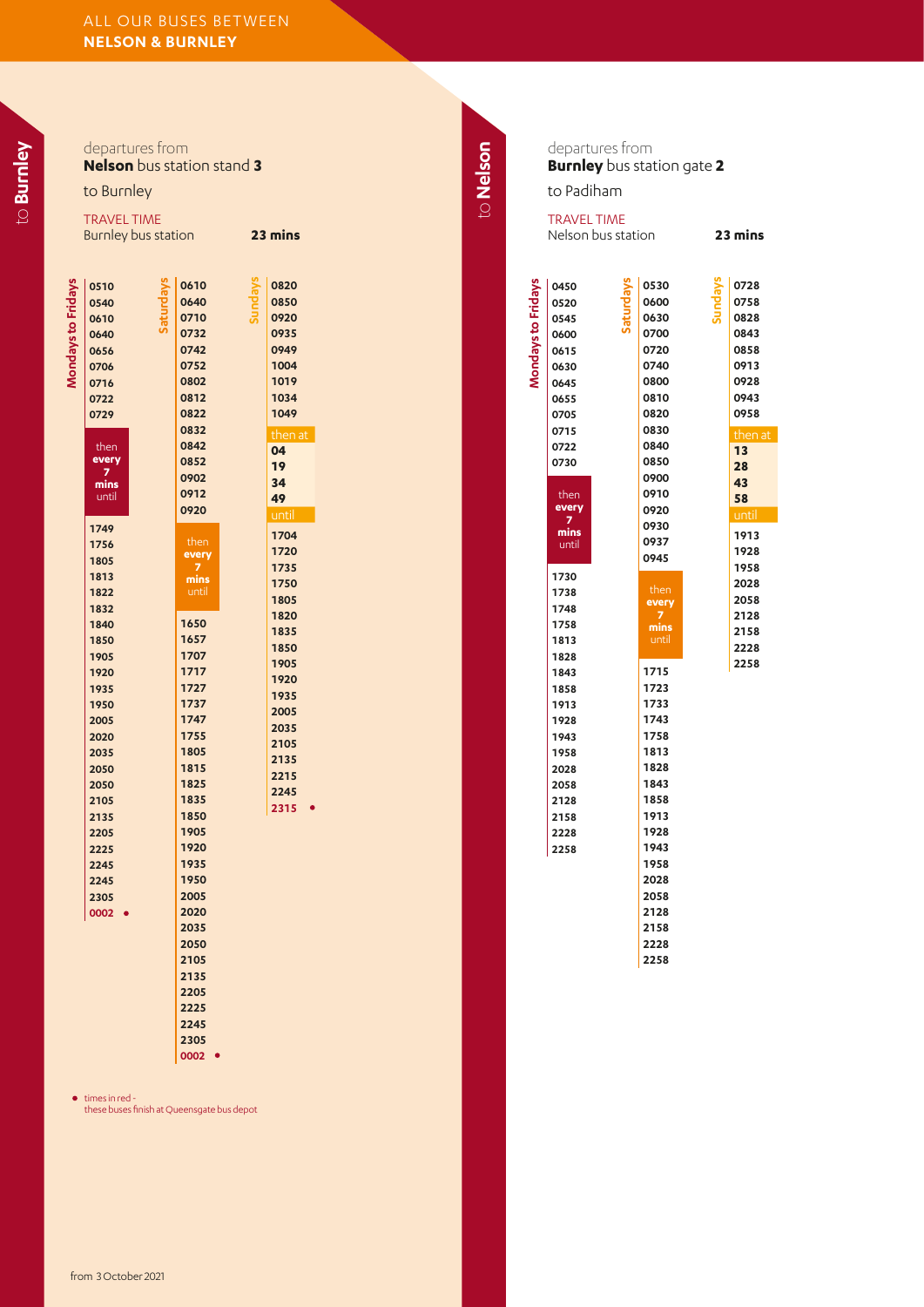| Trawden Lane House                 | 0630 |                | 0702 0734 0804 0842 0915 0945 |                |                |                          |                                              |            | 15   | 45          |       | 1515  | 1545      | 1615      | 1655      | 1725 | 1755      | 1825                          | 1911           | 2111      | 2241 |
|------------------------------------|------|----------------|-------------------------------|----------------|----------------|--------------------------|----------------------------------------------|------------|------|-------------|-------|-------|-----------|-----------|-----------|------|-----------|-------------------------------|----------------|-----------|------|
| <b>Colne</b> bus station stand 1   | 0642 |                | 0714 0747                     |                |                | 0817 0855 0927 0957      |                                              | then       | 27   | 57          |       | 1527  | 1557      | 1627      | 1707      | 1737 | 1807      | 1837                          | 1922           | 2122 2251 |      |
| <b>Colne</b> The Spinning Mill     | 0647 | 0720           | 0755                          |                | 0825 0903 0933 |                          | 1003                                         | every      | 33   | 03          |       | 1534  | 1604      | 1634      | 1714      | 1744 | 1813      | 1842                          | 1927 2127      |           |      |
| <b>Nelson</b> Interchange stand 3  | 0656 | 0729           | 0807                          |                | 0837 0912 0942 |                          | 1012                                         | 30         | 42   | 12          | until | 1546  | 1616      | 1646      | 1726      | 1756 | 1822      | 1850                          | 1935           | 2135      |      |
| Queensgate The Prairie             | 0707 | 0741           | 0819                          | 0849 0924 0954 |                |                          | 1024                                         | mins<br>at | 54   | 24          |       | 1559  | 1629      | 1659      | 1739      | 1809 | 1832      | 1858                          | 1943 2143      |           |      |
| <b>Burnley</b> bus station         | 0717 |                | 0752 0830                     | 0900 0935 1005 |                |                          | 1035                                         |            | 05   | 35          |       | 1610  | 1640      | 1710      | 1750      | 1818 | 1841      | 1907                          | 1952 2152      |           |      |
|                                    |      |                |                               |                |                |                          |                                              |            |      |             |       |       |           |           |           |      |           |                               |                |           |      |
|                                    |      |                |                               |                |                |                          |                                              |            |      |             |       |       |           |           |           |      |           |                               |                |           |      |
|                                    |      |                |                               |                |                |                          |                                              |            |      |             |       |       |           |           |           |      |           |                               |                |           |      |
|                                    |      |                |                               |                |                |                          |                                              |            |      |             |       |       |           |           |           |      |           |                               |                |           |      |
| <b>Burnley</b> bus station gate 2  | 0545 |                | 0645                          | 0715           | 0745           |                          | 0817 0852 0922 0952                          |            |      |             | 22    | 52    |           | 1422      | 1452 1522 |      |           | 1552 1622                     | 1652 1722      |           | 1813 |
| <b>Queensgate</b> bus depot        | 0551 |                | 0651                          | 0723           |                | 0754 0826                | 0901                                         | 0931       | 1001 | then        | 31    | 01    |           | 1431      | 1501      | 1531 | 1602      | 1632                          | 1702           | 1732      | 1820 |
| Nelson Interchange stand 7         | 0601 |                | 0701                          | 0737           |                |                          | 0809 0842 0915 0945 1015                     |            |      | every<br>30 | 45    | 15    | until     | 1445      | 1515      | 1545 | 1618      | 1648                          | 1718           | 1748      | 1831 |
| <b>Colne</b> The Spinning Mill     | 0606 |                | 0706                          | 0743           |                |                          | 0816 0851 0922 0952                          |            | 1022 | mins        | 52    | 22    |           | 1452      | 1523      | 1553 | 1626      |                               | 1656 1726 1756 |           | 1836 |
| Colne Market Street stand 4        |      | 0614 0644 0714 |                               | 0751           | 0826 0901      |                          | 0931                                         | 1001       | 1031 | at          | 01    | 31    |           | 1501      | 1533      | 1603 | 1638      | 1708                          | 1738           | 1808      | 1844 |
| Trawden Lane House                 | 0624 |                | 0654 0724                     |                |                | 0800 0835 0910 0940      |                                              | 1010       | 1040 |             | 10    | 40    |           | 1510      | 1542      | 1612 | 1647      | 1717                          | 1747           | 1817      | 1853 |
|                                    |      |                |                               |                |                |                          |                                              |            |      |             |       |       |           |           |           |      |           |                               |                |           |      |
|                                    |      |                |                               |                |                |                          |                                              |            |      |             |       |       |           |           |           |      |           |                               |                |           |      |
|                                    | 1958 |                |                               |                |                |                          |                                              |            |      |             |       |       |           |           |           |      |           |                               |                |           |      |
| <b>Burnley</b> bus station gate 2  |      | 2158           |                               |                |                |                          |                                              |            |      |             |       |       |           |           |           |      |           |                               |                |           |      |
| <b>Queensgate</b> bus depot        |      | 2005 2205      |                               |                |                |                          |                                              |            |      |             |       |       |           |           |           |      |           |                               |                |           |      |
| Nelson Interchange stand 7         |      | 2016 2216      |                               |                |                |                          |                                              |            |      |             |       |       |           |           |           |      |           |                               |                |           |      |
| <b>Colne</b> The Spinning Mill     | 2021 | 2221           |                               |                |                |                          |                                              |            |      |             |       |       |           |           |           |      |           |                               |                |           |      |
| <b>Colne</b> Market Street stand 4 | 2029 | 2229           |                               |                |                |                          |                                              |            |      |             |       |       |           |           |           |      |           |                               |                |           |      |
| Trawden Lane House                 |      | 2038 2238      |                               |                |                |                          |                                              |            |      |             |       |       |           |           |           |      |           |                               |                |           |      |
|                                    |      |                |                               |                |                |                          |                                              |            |      |             |       |       |           |           |           |      |           |                               |                |           |      |
|                                    |      |                |                               |                |                |                          |                                              |            |      |             |       |       |           |           |           |      |           |                               |                |           |      |
|                                    |      |                |                               |                |                |                          |                                              |            |      |             |       |       |           |           |           |      |           |                               |                |           |      |
|                                    |      |                |                               |                |                |                          |                                              |            |      |             |       |       |           |           |           |      |           |                               |                |           |      |
|                                    |      |                |                               |                |                |                          |                                              |            |      |             |       |       |           |           |           |      |           |                               |                |           |      |
|                                    |      |                |                               |                |                |                          |                                              |            |      |             |       |       |           |           |           |      |           |                               |                |           |      |
|                                    |      |                |                               |                |                |                          |                                              |            |      |             |       |       |           |           |           |      |           |                               |                |           |      |
| <b>Trawden</b> Lane House          |      | 0645 0715 0745 |                               |                | 15             | 45                       | 1615                                         | 1650       |      | 1720        | 1750  | 1825  | 1911      | 2111      | 2241      |      |           |                               |                |           |      |
| Colne bus station stand 1          |      | 0657 0727 0757 |                               | then           | 27             | 57                       | 1627                                         | 1702       |      | 1732        | 1802  | 1837  | 1922      | 2122 2251 |           |      |           |                               |                |           |      |
| <b>Colne</b> The Spinning Mill     |      | 0702 0733 0803 |                               | :very<br>30    | 33             | 03<br>until              | 1633                                         | 1708       |      | 1738        | 1807  | 1842  | 1927 2127 |           |           |      |           |                               |                |           |      |
| Nelson Interchange stand 3         | 0710 | 0742           | 0812                          | mins           | 42             | $12$                     | 1642                                         | 1717       |      | 1747        | 1815  | 1850  | 1935      | 2135      |           |      |           |                               |                |           |      |
| Queensgate The Prairie             | 0718 | 0754           | 0824                          | at             | 54             | 24                       | 1654                                         | 1729       |      | 1758        | 1823  | 1858  | 1943      | 2143      |           |      |           |                               |                |           |      |
| <b>Burnley</b> bus station         | 0725 |                | 0805 0835                     |                | 05             | 35                       | 1705                                         | 1740       |      | 1807        | 1832  | 1907  | 1952 2152 |           |           |      |           |                               |                |           |      |
|                                    |      |                |                               |                |                |                          |                                              |            |      |             |       |       |           |           |           |      |           |                               |                |           |      |
|                                    |      |                |                               |                |                |                          |                                              |            |      |             |       |       |           |           |           |      |           |                               |                |           |      |
|                                    |      |                |                               |                |                |                          |                                              |            |      |             |       |       |           |           |           |      |           |                               |                |           |      |
|                                    |      |                |                               |                |                |                          |                                              |            |      |             |       |       |           |           |           |      |           |                               |                |           |      |
| <b>Burnley</b> bus station gate 2  | 0600 |                |                               | 0700 0720      |                | 0820                     | 0850 0920 0952                               |            |      |             | 22    | 52    |           | 1622      | 1652 1723 |      |           | 1813 1958 2158                |                |           |      |
| <b>Queensgate</b> bus depot        | 0606 |                | 0706                          | 0729           | 0759           | 0829                     | 0859 0929                                    |            | 1001 | then        | 31    | 01    |           | 1631      | 1701      | 1732 |           | 1820 2005 2205                |                |           |      |
|                                    |      |                | 0716                          | 0743           | 0813           | 0843                     | 0913 0943                                    |            | 1015 | every<br>30 | 45    | 15    |           | 1645      | 1715      |      |           | 2016                          | 2216           |           |      |
| Nelson Interchange stand 7         | 0616 |                |                               |                |                |                          |                                              |            | 1022 |             |       |       |           |           |           | 1746 | 1831      |                               |                |           |      |
| <b>Colne</b> The Spinning Mill     | 0621 |                | 0721                          |                |                | 0750 0820 0850 0920 0950 |                                              |            |      | mins        | 52    | 22    | unti      | 1652      | 1722 1753 |      | 1836 2021 |                               | 2221           |           |      |
| <b>Colne</b> Market Street stand 4 |      |                |                               |                |                |                          | 0629 0659 0729 0759 0829 0859 0929 0959 1031 |            |      | at          |       | 01 31 |           |           |           |      |           | 1701 1731 1802 1844 2029 2229 |                |           |      |
| Trawden Lane House                 |      |                |                               |                |                |                          |                                              |            |      |             | 10    | 40    |           | 1710      |           |      |           |                               |                |           |      |
|                                    |      |                |                               |                |                |                          | 0638 0708 0738 0808 0838 0908 0938 1008 1040 |            |      |             |       |       |           |           | 1740 1811 |      |           | 1853 2038 2238                |                |           |      |
|                                    |      |                |                               |                |                |                          |                                              |            |      |             |       |       |           |           |           |      |           |                               |                |           |      |
|                                    |      |                |                               |                |                |                          |                                              |            |      |             |       |       |           |           |           |      |           |                               |                |           |      |
|                                    |      |                |                               |                |                |                          |                                              |            |      |             |       |       |           |           |           |      |           |                               |                |           |      |
|                                    |      |                |                               |                |                |                          |                                              |            |      |             |       |       |           |           |           |      |           |                               |                |           |      |
|                                    |      |                |                               |                |                |                          |                                              |            |      |             |       |       |           |           |           |      |           |                               |                |           |      |
|                                    |      |                |                               |                |                |                          |                                              |            |      |             |       |       |           |           |           |      |           |                               |                |           |      |
| Trawden Lane House                 | 0910 | 1108           | 1308 1508 1710 1855           |                |                |                          |                                              |            |      |             |       |       |           |           |           |      |           |                               |                |           |      |
| <b>Colne</b> bus station stand 1   | 0921 | 1119           | 1319                          | 1519 1722      |                | 1907                     |                                              |            |      |             |       |       |           |           |           |      |           |                               |                |           |      |
| <b>Colne</b> The Spinning Mill     | 0926 |                | 1125 1325 1525 1727 1912      |                |                |                          |                                              |            |      |             |       |       |           |           |           |      |           |                               |                |           |      |
|                                    | 0935 | 1134           |                               |                |                | 1920                     |                                              |            |      |             |       |       |           |           |           |      |           |                               |                |           |      |
| Nelson Interchange stand 3         |      |                |                               | 1334 1534 1735 |                | 1928                     |                                              |            |      |             |       |       |           |           |           |      |           |                               |                |           |      |
| Queensgate The Prairie             | 0943 |                | 1144 1344 1544 1743           |                |                |                          |                                              |            |      |             |       |       |           |           |           |      |           |                               |                |           |      |
| <b>Burnley</b> bus station         |      |                | 0952 1153 1353 1553 1752 1937 |                |                |                          |                                              |            |      |             |       |       |           |           |           |      |           |                               |                |           |      |
|                                    |      |                |                               |                |                |                          |                                              |            |      |             |       |       |           |           |           |      |           |                               |                |           |      |
|                                    |      |                |                               |                |                |                          |                                              |            |      |             |       |       |           |           |           |      |           |                               |                |           |      |
|                                    |      |                |                               |                |                |                          |                                              |            |      |             |       |       |           |           |           |      |           |                               |                |           |      |
| <b>Burnley</b> bus station gate 2  | 0828 |                | 1013 1213 1413 1613 1813      |                |                |                          |                                              |            |      |             |       |       |           |           |           |      |           |                               |                |           |      |
| Queensgate bus depot               | 0835 | 1021           | 1221                          | 1421 1621      |                | 1820                     |                                              |            |      |             |       |       |           |           |           |      |           |                               |                |           |      |
| Nelson Interchange stand 7         |      |                | 0846 1034 1234 1434 1634 1831 |                |                |                          |                                              |            |      |             |       |       |           |           |           |      |           |                               |                |           |      |
| <b>Colne</b> The Spinning Mill     |      |                | 0851 1039 1239 1439 1639 1836 |                |                |                          |                                              |            |      |             |       |       |           |           |           |      |           |                               |                |           |      |
|                                    |      |                |                               |                |                |                          |                                              |            |      |             |       |       |           |           |           |      |           |                               |                |           |      |
| Colne Market Street stand 4        | 0859 | 1047           | 1247                          | 1447 1647      |                | 1844                     |                                              |            |      |             |       |       |           |           |           |      |           |                               |                |           |      |
| Trawden Lane House                 |      |                | 0908 1056 1256 1456 1656 1853 |                |                |                          |                                              |            |      |             |       |       |           |           |           |      |           |                               |                |           |      |
|                                    |      |                |                               |                |                |                          |                                              |            |      |             |       |       |           |           |           |      |           |                               |                |           |      |
|                                    |      |                |                               |                |                |                          |                                              |            |      |             |       |       |           |           |           |      |           |                               |                |           |      |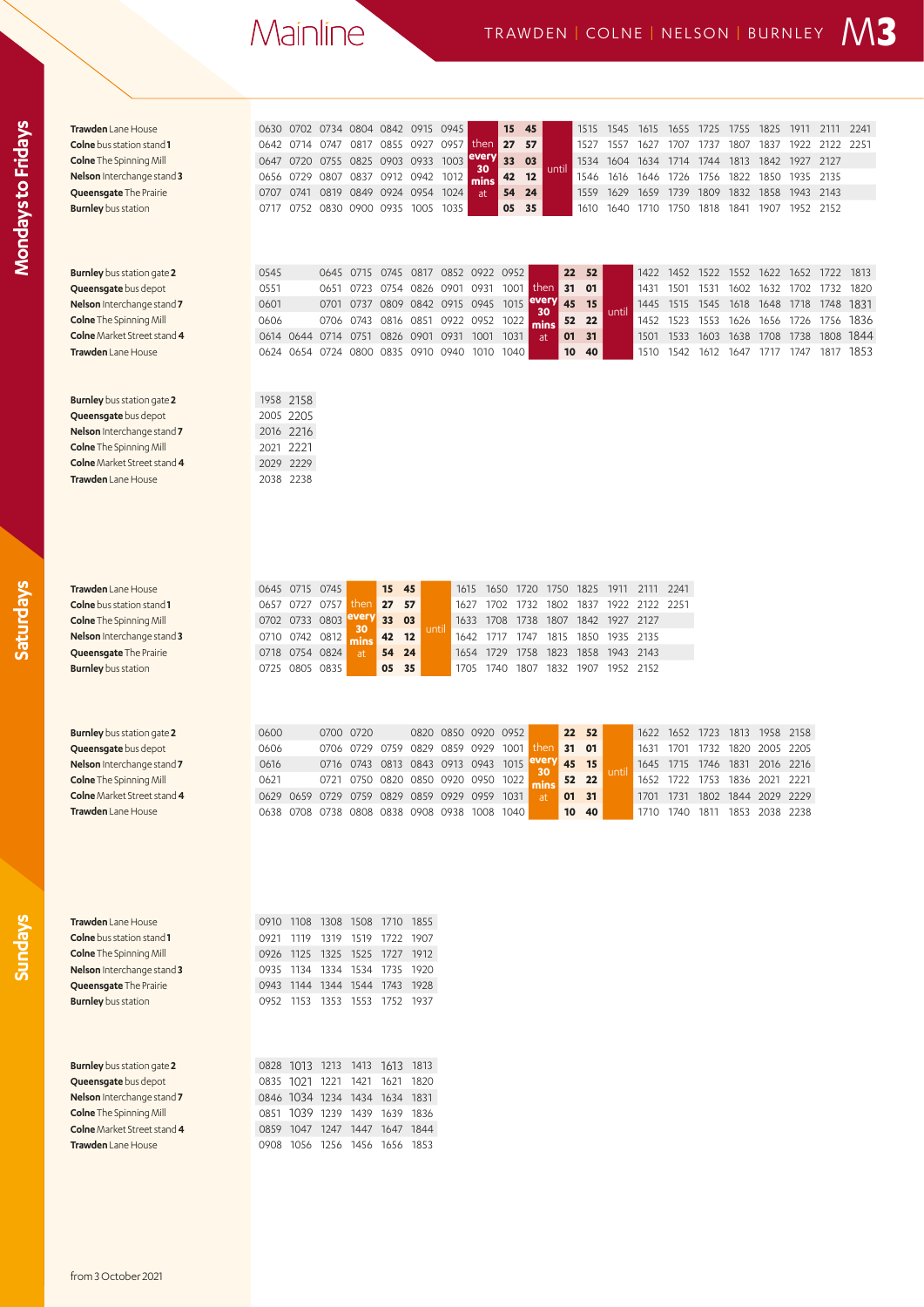| ۰      |
|--------|
|        |
|        |
| г<br>٦ |
|        |
| ۰      |
|        |
|        |
| г      |
|        |
|        |
|        |
|        |
|        |
| ٦      |
|        |
| г      |
| r      |
|        |

| <b>Keighley</b> bus station stand <b>H</b> |
|--------------------------------------------|
| <b>Steeton</b> Primary School              |
| <b>Airedale Hospital Day Hospit</b>        |
| <b>Cross Hills</b> Zolsha Restaurant       |
| <b>Cowling</b> The Old Sawmill             |
| Laneshawbridge Emmott Arr                  |
| <b>Colne</b> bus station stand 1           |
| <b>Colne</b> The Spinning Mill             |
| Nelson Interchange stand 3                 |
| Queensqate The Prairie                     |
| <b>Burnley</b> bus station                 |
|                                            |

| Keighley bus station stand H         | 0640 0740      |           | 0850 0920 |      | 0950 |         |    | 20 50 |       | 1420 | 1446 | 1516 | 1550. | 1620  | 1655  | 1725 | 1813 | 1913 | 2013      |           | 2213   |
|--------------------------------------|----------------|-----------|-----------|------|------|---------|----|-------|-------|------|------|------|-------|-------|-------|------|------|------|-----------|-----------|--------|
| <b>Steeton</b> Primary School        | 0648           | 0750      | 0858      | 0928 | 0958 |         |    | 28 58 |       | 1428 | 1456 | 1526 | 1600  | 1630  | 1705  | 1735 | 182  | 1921 | 202.      | -2121     | -2221  |
| Airedale Hospital Day Hospital       | 0654           | 0759      | 0905 0935 |      | 1005 |         |    | 35 05 |       | 1435 | 1503 | 1533 | 1607  | 1637  | 1712. | 1742 | 1825 | 1925 | 2025      | 2125      | 2225   |
| <b>Cross Hills</b> Zolsha Restaurant | 0658           | 0804      | 0909      | 0939 | 1009 | then    |    | 39 09 |       | 1439 | 1509 | 1539 | 1613  | 1643  | 1718. | 1748 | 1829 | 1929 | 2029      | 2129      | - 2229 |
| <b>Cowling</b> The Old Sawmill       | 0706 0812 0917 |           |           | 0947 | 1017 | levervl | 47 | 17    |       | 1447 | 1517 | 1547 | 1621  | 1651  | 1726  | 1756 | 1834 |      | 1934 2034 | 2134 2234 |        |
| Laneshawbridge Emmott Arms           | 0717           | 0823      | 0928      | 0958 | 1028 | 30      | 58 | 28    | until | 1458 | 1528 | 1558 | 1632  | 1702  | 1737  | 1807 | 1844 | 1944 | 2044      | 2144 2244 |        |
| <b>Colne</b> bus station stand 1     |                | 0728 0835 | 0942      | 1012 | 1042 | mins    | 12 | 42    |       | 1512 | 1542 | 1612 | 1642  | 1715  | 1747  | 1817 | 1852 | 1952 | 2052      | 2152 2252 |        |
| <b>Colne</b> The Spinning Mill       |                | 0734 0843 | 0948      | 1018 | 1048 | at      | 18 | 48    |       | 1519 | 1549 | 1619 | 1649  | 1722  | 1754  | 1823 | 1857 | 1957 | 2057      | 2157      | -2257  |
| Nelson Interchange stand 3           | 0744 0855      |           | 0957      | 1027 | 1057 |         |    | 27 57 |       | 1531 | 1601 | 1631 | 1701  | 1734  | 1805  | 1832 | 1905 | 2005 | 2105      | 2205 2305 |        |
| Queensgate The Prairie               | 0756           | 0907      | 1009      | 1039 | 1109 |         |    | 39 09 |       |      | 1614 | 1644 | 1714  | 747   | 1815  | 1842 | 1913 | 2013 |           | 2213      | - 2313 |
| <b>Burnley</b> bus station           | 0807           | O918      | 1020      | 1050 | 1120 |         |    | 50 20 |       | 1555 | 1625 | 1655 | 1725  | 1758. | 1824  | 1851 | 1922 | 2022 | 2122      | 2222 2322 |        |

| Keighley bus station stand H         |
|--------------------------------------|
| <b>Steeton Primary School</b>        |
| Airedale Hospital Day Hospita        |
| <b>Cross Hills</b> Zolsha Restaurant |
| <b>Cowling</b> The Old Sawmill       |
| Laneshawbridge Emmott Arn            |
| <b>Colne</b> bus station stand 1     |
| <b>Colne</b> The Spinning Mill       |
| Nelson Interchange stand 3           |
| Queensgate The Prairie               |
| $\blacksquare$                       |

| Keighley bus station stand H         | 0750      | 0850      | 0920 0950      |      |      |                 | 20 50 |      | 1620 | 1650 |      | 1813      | 1913 | 2013 |                          | 2213   |
|--------------------------------------|-----------|-----------|----------------|------|------|-----------------|-------|------|------|------|------|-----------|------|------|--------------------------|--------|
| <b>Steeton Primary School</b>        | 0758      |           | 0858 0928 0958 |      |      |                 | 28 58 |      | 1628 | 1658 | 1733 | 1821      | 1921 | 2021 | - 2121                   | -2221  |
| Airedale Hospital Day Hospital       |           | 0805 0905 | 0935           | 1005 |      | 35 05           |       |      | 1635 | 1705 | 1740 | 1825 1925 |      |      | 2025 2125 2225           |        |
| <b>Cross Hills</b> Zolsha Restaurant | 0809      | 0909      | 0939           | 1009 |      |                 | 39 09 |      | 1639 | 1709 | 1744 | 1829      | 1929 | 2029 | 2129                     | - 2229 |
| <b>Cowling</b> The Old Sawmill       | 0817 0917 |           | 0947           | 1017 | ever | 47              | 17    |      | 1647 | 1717 | 1752 | 1834 1934 |      |      | 2034 2134 2234           |        |
| Laneshawbridge Emmott Arms           |           | 0828 0928 | 0958           | 1028 | 30   | 58              | 28    | unti |      | 1728 | 1803 | 1844 1944 |      |      | 2044 2144 2244           |        |
| <b>Colne</b> bus station stand 1     | 0837      | 0942      | 1012           | 1042 | mıns | 12 <sup>2</sup> | 42    |      | 1712 | 1742 | 1812 | 1852      | 1952 |      | 2052 2152 2252           |        |
| <b>Colne</b> The Spinning Mill       | 0843 0948 |           | 1018           | 1048 | at   | 18              | 48    |      | 1718 | 1747 | 1817 | 1857      | 1957 | 2057 | 2157                     | 2257   |
| Nelson Interchange stand 3           | 0852 0957 |           | 1027           | 1057 |      | 27              | 57    |      | 1727 | 1755 | 1825 |           |      |      | 1905 2005 2105 2205 2305 |        |
| <b>Queensgate The Prairie</b>        | 0904      | 1009      | 1039           | 1109 |      | 39              | - 09  |      | 1739 | 1803 | 1833 | 1913      | 2013 | 2113 | 2213                     | 2313   |
| <b>Burnley</b> bus station           |           | 1020      | 1050           | 1120 |      | 50              | 20    |      | 1750 | 1812 | 1842 | 1922      | 2022 | 2122 |                          | 2322   |

e e c

| e e                                                                                                                 | г<br>٠ |  |
|---------------------------------------------------------------------------------------------------------------------|--------|--|
| and the state of the state of the state of the state of the state of the state of the state of the state of th<br>- |        |  |
|                                                                                                                     |        |  |
|                                                                                                                     |        |  |

| <b>leighley</b> bus station stand <b>H</b> |
|--------------------------------------------|
| teeton Primary School                      |
| iredale Hospital Day Hospital              |
| <b>ross Hills</b> Zolsha Restaurant        |
| <b>:owling</b> The Old Sawmill             |
| aneshawbridge Emmott Arms                  |
| <b>:olne</b> bus station stand 1           |
| <b>olne</b> The Spinning Mill              |
| <b>lelson</b> Interchange stand 3          |
| Queensqate The Prairie                     |
| <b>urnlev</b> bus station                  |

| Keighley bus station stand H          |      |      |      | 1004 1204 1404 1604 1813 |                               | -2013  |
|---------------------------------------|------|------|------|--------------------------|-------------------------------|--------|
| <b>Steeton</b> Primary School         | 1012 | 1212 |      | 1412 1612 1821           |                               | 2021   |
| <b>Airedale Hospital Day Hospital</b> | 1018 |      |      |                          | 1218 1418 1618 1825 2025      |        |
| <b>Cross Hills</b> Zolsha Restaurant  |      |      |      |                          | 1022 1222 1422 1622 1829 2029 |        |
| <b>Cowling</b> The Old Sawmill        | 1029 |      |      |                          | 1229 1429 1629 1834 2034      |        |
| Laneshawbridge Emmott Arms            | 1039 | 1239 |      |                          | 1439 1639 1844 2044           |        |
| Colne bus station stand 1             | 1049 | 1249 |      |                          | 1449 1649 1852 2052           |        |
| <b>Colne</b> The Spinning Mill        |      |      |      |                          | 1055 1255 1455 1655 1857 2057 |        |
| Nelson Interchange stand 3            | 1104 |      |      |                          | 1304 1504 1704 1905 2105      |        |
| Queensqate The Prairie                | 1114 | 1314 |      | 1514 1714 1913           |                               | 2113   |
| <b>Burnley</b> bus station            | 1123 | 1323 | 1523 | 1723 1922                |                               | - 2122 |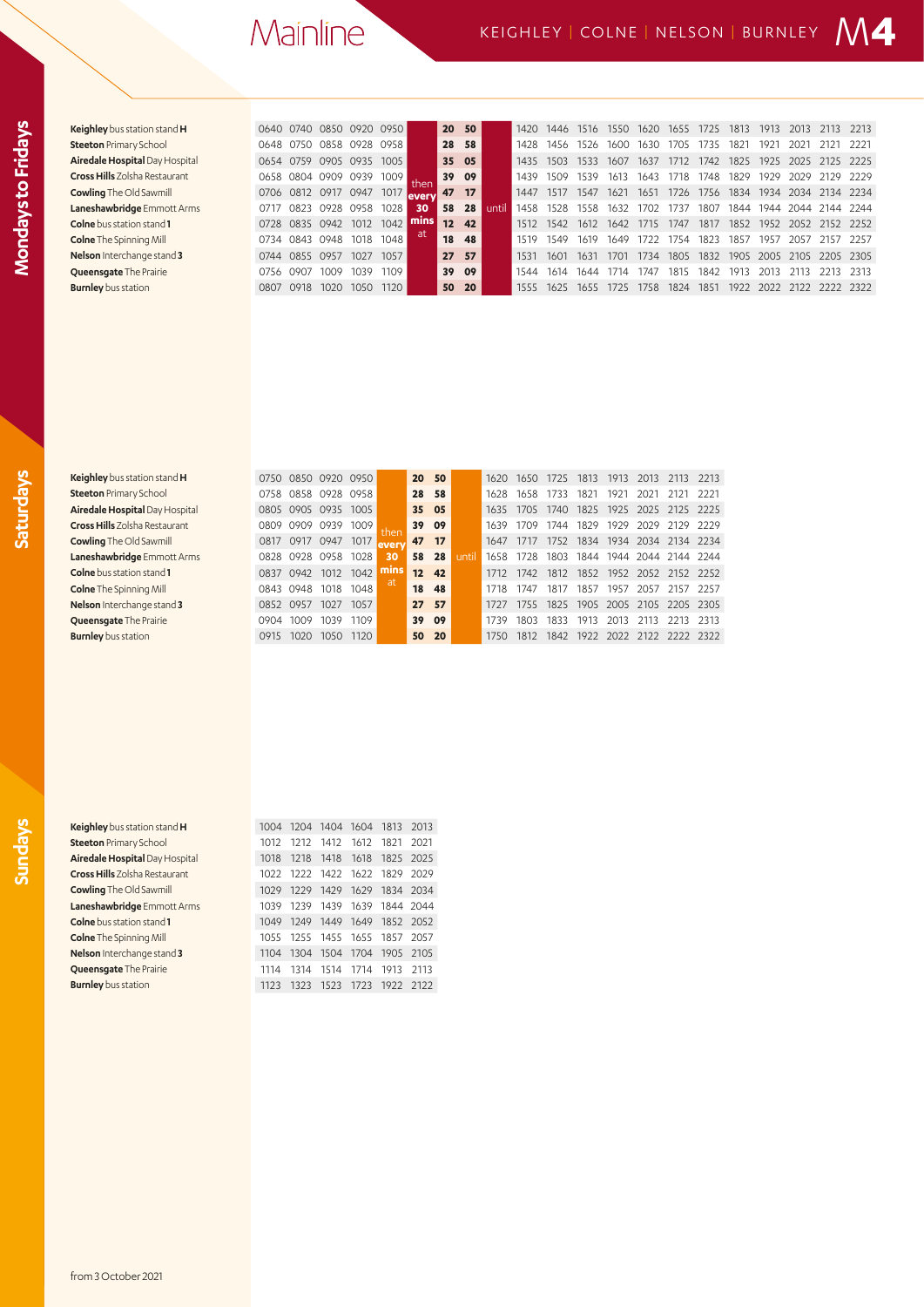| <b>Burnley</b> bus station gate 2  | 0520 | 0615      | 0705           | 0730 |                                | 0800 0835 0907 |                | 0937 |      | 07 | 37        |       | 1307 | 1337 | 1407 | 1437 | 1507 | 1537 | 1615 | 1715 | 1828 |
|------------------------------------|------|-----------|----------------|------|--------------------------------|----------------|----------------|------|------|----|-----------|-------|------|------|------|------|------|------|------|------|------|
| Queensgate bus depot               | 0526 | 0621      | 0713           | 0739 | 0809                           | 0844           | 0916 0946      |      |      | 16 | 46        |       | 1316 | 1346 | 1416 | 1446 | 1516 | 1546 | 1625 | 1725 | 1835 |
| Nelson Interchange stand 7         | 0536 | 0631      | 0727           | 0753 | 0825 0859                      |                | 0930           | 1000 |      | 30 | 00        |       | 1330 | 1400 | 1430 | 1500 | 1530 | 1600 | 1641 | 1741 | 1846 |
| <b>Colne</b> The Spinning Mill     | 0541 | 0636      | 0733           | 0800 | 0834 0907                      |                | 0937           | 1007 | then | 37 | 07        |       | 1337 | 1407 | 1437 | 1508 | 1538 | 1608 | 1649 | 1749 | 1851 |
| Colne Market Street stand 4        | 0549 | 0645      | 0742           |      | 0812 0848 0918 0948 1018 every |                |                |      |      | 48 | <b>18</b> |       | 1348 | 1418 | 1448 | 1520 | 1550 | 1620 | 1702 | 1802 | 1859 |
| Laneshawbridge Emmott Arms         | 0555 | 0651      | 0749           | 0819 | 0855 0925                      |                | 0955           | 1025 | 30   | 55 | 25        | until | 1355 | 1425 | 1455 | 1527 | 1557 | 1627 | 1709 | 1809 | 1905 |
| <b>Cowling Gibb Street</b>         | 0604 | 0700      | 0759           | 0829 |                                |                | 0904 0934 1004 | 1034 | mins |    | 04 34     |       | 1404 | 1434 | 1504 | 1536 | 1606 | 1636 | 1718 | 1818 | 1913 |
| <b>Cross Hills Fieldhead Drive</b> | 0611 | 0708      | 0807           | 0838 | 0912 0942                      |                | 1012           | 1042 | at.  | 12 | 42        |       | 1412 | 1442 | 1512 | 1544 | 1614 | 1644 | 1726 | 1826 | 1920 |
| Airedale Hospital Day Hospital     | 0616 |           |                |      | 0714 0815 0846 0919 0949       |                | 1019           | 1049 |      | 19 | 49        |       | 1419 | 1449 | 1520 | 1552 | 1622 | 1652 | 1734 | 1833 | 1927 |
| <b>Steeton Primary School</b>      | 0620 | 0719      | 0821           |      | 0852 0923 0953                 |                | 1023           | 1053 |      | 23 | 53        |       | 1423 | 1453 | 1525 | 1557 | 1627 | 1657 | 1739 | 1837 | 1931 |
| Keighley bus station               |      |           | 0628 0729 0837 |      | 0903 0933                      | 1003           | 1033           | 1103 |      | 33 | 03        |       | 1433 | 1503 | 1535 | 1607 | 1637 | 1707 | 1749 | 1847 | 1939 |
|                                    |      |           |                |      |                                |                |                |      |      |    |           |       |      |      |      |      |      |      |      |      |      |
| <b>Burnley</b> bus station gate 2  | 1928 | 2028      |                |      |                                |                |                |      |      |    |           |       |      |      |      |      |      |      |      |      |      |
| Queensqate bus depot               |      | 1935 2035 |                |      |                                |                |                |      |      |    |           |       |      |      |      |      |      |      |      |      |      |
| Nelson Interchange stand 7         |      | 1946 2046 |                |      |                                |                |                |      |      |    |           |       |      |      |      |      |      |      |      |      |      |
| <b>Colne</b> The Spinning Mill     | 1951 | 2051      |                |      |                                |                |                |      |      |    |           |       |      |      |      |      |      |      |      |      |      |
| Colne Market Street stand 4        | 1959 | 2059      |                |      |                                |                |                |      |      |    |           |       |      |      |      |      |      |      |      |      |      |
| Laneshawbridge Emmott Arms         | 2005 | 2105      |                |      |                                |                |                |      |      |    |           |       |      |      |      |      |      |      |      |      |      |
| <b>Cowling Gibb Street</b>         | 2013 | 2113      |                |      |                                |                |                |      |      |    |           |       |      |      |      |      |      |      |      |      |      |
| <b>Cross Hills Fieldhead Drive</b> | 2020 | 2120      |                |      |                                |                |                |      |      |    |           |       |      |      |      |      |      |      |      |      |      |
| Airedale Hospital Day Hospital     | 2027 | 2127      |                |      |                                |                |                |      |      |    |           |       |      |      |      |      |      |      |      |      |      |
| <b>Steeton Primary School</b>      | 2031 | 2131      |                |      |                                |                |                |      |      |    |           |       |      |      |      |      |      |      |      |      |      |
| Keighley bus station               | 2039 | 2139      |                |      |                                |                |                |      |      |    |           |       |      |      |      |      |      |      |      |      |      |
|                                    |      |           |                |      |                                |                |                |      |      |    |           |       |      |      |      |      |      |      |      |      |      |
|                                    |      |           |                |      |                                |                |                |      |      |    |           |       |      |      |      |      |      |      |      |      |      |

**Mondays to Fridays**

Mondays to Fridays

| <b>Burnley</b> bus station gat |
|--------------------------------|
| Queensqate bus depo            |
| Nelson Interchange sta         |
| <b>Colne</b> The Spinning Mil  |
| <b>Colne</b> Market Street sta |
| Laneshawbridge Emm             |
| <b>Cowling Gibb Street</b>     |
| Cross Hills Fieldhead D        |
| Airedale Hospital Day          |
| <b>Steeton Primary Schod</b>   |

**Keighley** bus station

| <b>Burnley</b> bus station gate 2  | 0630 |                          |                       | 0740 0810 | 0840 | 0910 | 0937 |      |                   | 07 37     |      | 1507 | 1537 | 1615. | 1715 | 1828 | 1928 | 2028      |
|------------------------------------|------|--------------------------|-----------------------|-----------|------|------|------|------|-------------------|-----------|------|------|------|-------|------|------|------|-----------|
| Queensgate bus depot               | 0636 | 0724                     | 0749                  | 0819      | 0849 | 0919 | 0946 |      | 16                | 46        |      | 1516 | 1546 | 1624  | 1724 | 1835 | 1935 | 2035      |
| Nelson Interchange stand 7         | 0646 | 0735                     | 0803 0833             |           | 0903 | 0933 | 1000 |      |                   | 30 00     |      | 1530 | 1600 | 1638  | 1738 | 1846 |      | 1946 2046 |
| <b>Colne</b> The Spinning Mill     | 0651 | 0740                     | 0810 0840 0910        |           |      | 0940 | 1007 | then |                   | 37 07     |      | 1537 | 1607 | 1645  | 1745 | 1851 | 1951 | 2051      |
| <b>Colne</b> Market Street stand 4 | 0700 | 0748 0818 0848 0918 0948 |                       |           |      |      | 1018 | ever | 48                | <b>18</b> |      | 1548 | 1618 | 1656  | 1756 | 1859 | 1959 | 2059      |
| Laneshawbridge Emmott Arms         | 0706 | 0755                     | 0825 0855             |           | 0925 | 0955 | 1025 | 30   | 55                | 25        | unti | 1555 | 1625 | 1703  | 1803 | 1905 | 2005 | 2105      |
| <b>Cowling</b> Gibb Street         | 0715 | 0804 0834 0904 0934      |                       |           |      | 1004 | 1034 | mins |                   | 04 34     |      | 1604 | 1634 | 1712  | 1812 | 1913 | 2013 | 2113      |
| <b>Cross Hills</b> Fieldhead Drive | 0722 | 0812                     | 0842 0912 0942        |           |      | 1012 | 1042 |      | $12 \overline{ }$ | 42        |      | 1612 | 1642 | 1720  | 1820 | 1920 | 2020 | - 2120    |
| Airedale Hospital Day Hospital     | 0728 | 0819                     | 0849 0919             |           | 0949 | 1019 | 1049 |      | 19 <sup>°</sup>   | 49        |      | 1619 | 1649 | 1728  | 1828 | 1927 | 2027 | 2127      |
| <b>Steeton</b> Primary School      | 0733 | 0823                     | 0853                  | 0923      | 0953 | 1023 | 1053 |      |                   | 23 53     |      | 1623 | 1653 | 1733  | 1833 | 1931 | 2031 | 2131      |
| Keinhley bus station               | 0741 |                          | <b>U833 UGUS UGSS</b> |           | 1003 | 1033 | 1103 |      | 33                | 03        |      | 1633 | 1703 | 1743. | 1843 | 1939 | 2039 | 2139      |

**Burnley** bus station gate **2** 0843 1043 1243 1443 1643 1843 **Queensgate** bus depot 0850 1051 1251 1451 1650 1850 **Nelson** Interchange stand **7** 0901 1104 1304 1504 1701 1901 **Colne** The Spinning Mill **Colne The Spinning Mill 0906 1109 1309 1509 1706 1906 1914 1914 1914 1914 Colne** Market Street stand **4** 0914 1118 1318 1518 1714 1914 **Laneshawbridge** Emmott Arms 0920 1124 1324 1524 1720 1920 **Cowling** Gibb Street 0928 1132 1332 1532 1728 1928 **Cross Hills** Fieldhead Drive **0935 1139 1339 1539 1735 1935 Airedale Hospital** Day Hospital 0942 1146 1346 1546 1742 1942 **Steeton** Primary School 0946 1150 1350 1550 1746 1946 **Keighley** bus station 0954 1159 1359 1559 1754 1954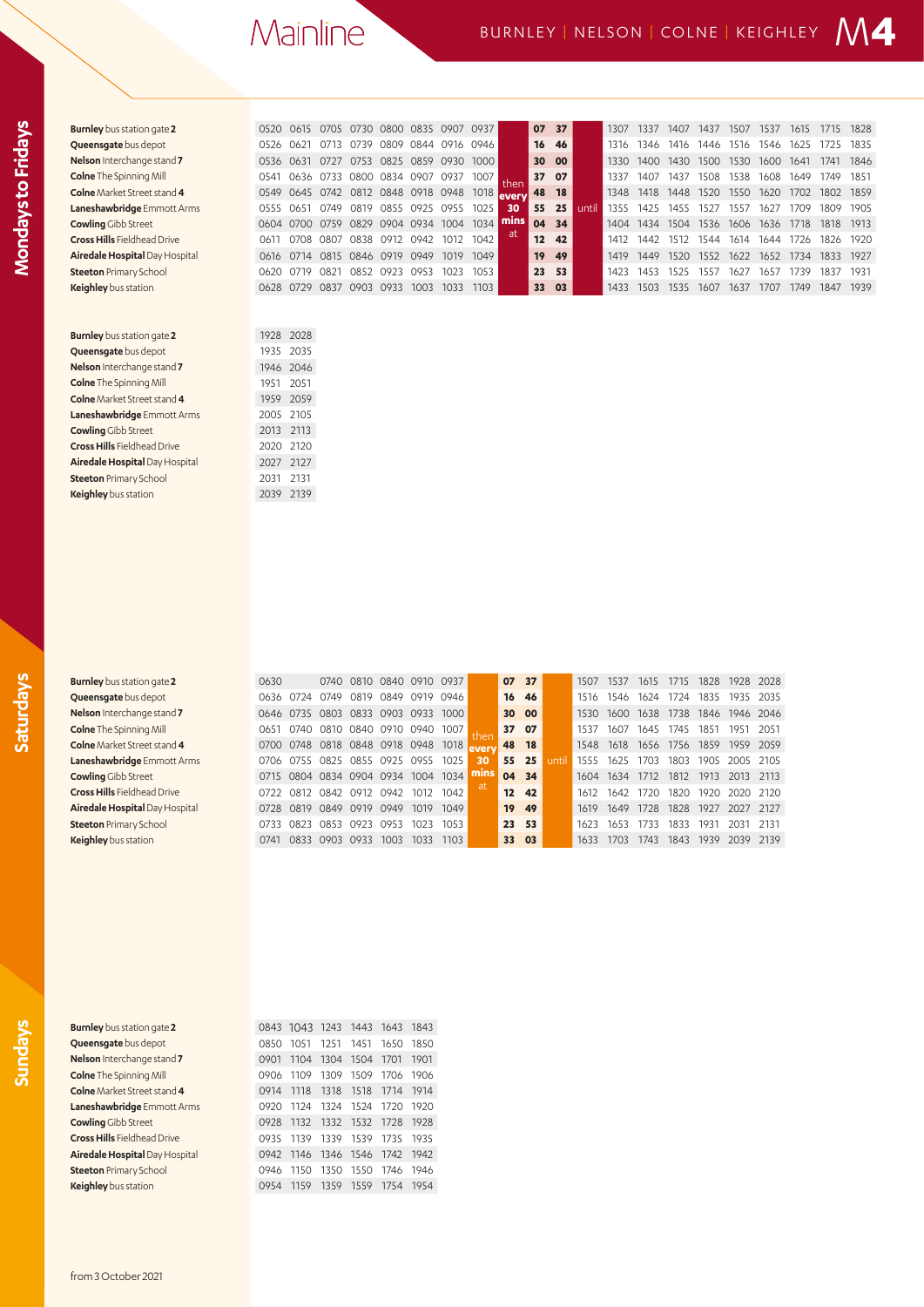| <b>Barnoldswick Station Road</b> |      |           | 0600 0638 0708 |      |                | 0738 0813 0850 0920 0950           |      |      |             |                 | 20 50         |       | 1420 | 1450      | 1520 | 1550 | 1620 | 1652 | 1727      | 757       | 1837 |
|----------------------------------|------|-----------|----------------|------|----------------|------------------------------------|------|------|-------------|-----------------|---------------|-------|------|-----------|------|------|------|------|-----------|-----------|------|
| <b>Earby</b> bus station         | 0611 |           | 0649 0720      |      |                | 0750 0825 0902 0932 1002           |      |      |             |                 | 32 02         |       | 1432 | 1502      | 1532 | 1602 | 1632 |      | 1704 1739 | 1809      | 1849 |
| <b>Kelbrook</b> Craven Heifer    |      |           |                |      |                | 0616 0654 0725 0755 0830 0907 0937 |      | 1007 | then        | 37 <sup>2</sup> | 07            |       | 1437 | 1507      | 1537 | 1607 | 1637 | 1709 | 1744      | 1814 1854 |      |
| <b>Colne</b> bus station stand 1 |      |           | 0627 0708 0740 |      |                | 0810 0845 0920 0950 1020           |      |      | every<br>30 |                 | 50 20         | until | 1450 | 1519      | 1549 | 1619 | 1650 | 1722 | 1757      | 1827      | 1907 |
| <b>Colne</b> The Spinning Mill   |      |           | 0632 0713 0748 | 0818 |                | 0853 0926 0956                     |      | 1026 | mins        |                 | 56 26         |       |      | 1456 1526 | 1556 | 1626 | 1657 | 1729 | 1804      | 1832 1912 |      |
| Nelson Interchange stand 3       |      | 0640 0722 | 0759           |      | 0830 0905 0935 |                                    | 1005 | 1035 | at.         | 05              | 35            |       | 1505 | 1538      | 1608 | 1638 | 1709 | 1741 | 1813      | 1840      | 1920 |
| <b>Queensgate The Prairie</b>    |      | 0648 0734 | 0811           | 0842 | 0917           | 0947                               | 1017 | 1047 |             |                 | $17 \quad 47$ |       | 1517 | 1551      | 1621 | 1651 | 1722 | 1754 | 1823      | 1848      | 1928 |
| <b>Burnley</b> bus station       |      | 0655 0745 |                |      |                | 0822 0853 0928 0958                | 1028 | 1058 |             | 28              | 58            |       | 1528 | 1602      | 1632 | 1702 | 1733 | 1805 | 1832      | 1857      | 1937 |
|                                  |      |           |                |      |                |                                    |      |      |             |                 |               |       |      |           |      |      |      |      |           |           |      |
|                                  |      |           |                |      |                |                                    |      |      |             |                 |               |       |      |           |      |      |      |      |           |           |      |

**Barnoldswick** Station Road 1912 2012 2207 2329 **Burnley** bus station 2007 2107 2302

**Earby** bus station 1923 2023 2218 2339 **Kelbrook** Craven Heifer 1928 2028 2223 2343 **Colne** bus station stand **1 1937 2037** 2232 2352 **Colne** The Spinning Mill 1942 2042 2237 2357 **Nelson** Interchange stand **3** 1950 2050 2245 0002 **Queensgate** The Prairie 1958 2058 2253 0009

this bus finish at Queensgate bus depot at 0010

on Mondays to Thursdays this bus leaves Station Road at 2204 and also calls at Silent Night at 2207

on Fridays this bus leaves Station Road at 2009 and also calls at Silent Night at 2012

| <b>Barnoldswick Station Road</b>        | 0647 0717 |                | 0747                     |      | 0817 0850 |      | 20 50           |       |         |           | 1520 1550 1622 1652 |      |      | 1722 | 1752 | 1837 |      |           | 1912 2012 2207 2329 |  |
|-----------------------------------------|-----------|----------------|--------------------------|------|-----------|------|-----------------|-------|---------|-----------|---------------------|------|------|------|------|------|------|-----------|---------------------|--|
| <b>Earby</b> bus station                |           | 0659 0729      | 0759                     |      | 0829 0902 |      | 32 02           |       |         | 1532      | 1602                | 1634 | 1704 | 1734 | 1804 | 1849 | 1923 |           | 2023 2218 2339      |  |
| Kelbrook Craven Heifer                  |           |                | 0704 0734 0804 0834 0907 |      |           | then | 37              | 07    |         | 1537      | 1607                | 1639 | 1709 | 1739 | 1809 | 1854 |      |           | 1928 2028 2223 2343 |  |
| <b>Colne</b> bus station stand <b>1</b> | 0717 0747 |                | 0817                     |      | 0847 0920 |      |                 | 50 20 | l until |           | 1550 1620 1652 1722 |      |      | 1752 | 1822 | 1907 | 1937 |           | 2037 2232 2352      |  |
| <b>Colne</b> The Spinning Mill          |           |                | 0723 0753 0823 0853 0926 |      |           |      |                 | 56 26 |         |           | 1556 1626 1658 1728 |      |      | 1757 | 1827 | 1912 |      |           | 1942 2042 2237 2357 |  |
| Nelson Interchange stand 3              |           |                | 0732 0802 0832 0902 0935 |      |           |      | 05              | 35    |         | 1605      | 1635                | 1707 | 1737 | 1805 | 1835 | 1920 |      | 1950 2050 | 2245 0002           |  |
| Queensqate The Prairie                  |           |                | 0744 0814 0844 0914 0947 |      |           |      | 17 <sup>2</sup> | 47    |         | 1617 1647 |                     | 1719 | 1749 | 1813 | 1843 | 1928 | 1958 |           | 2058 2253 0009      |  |
| <b>Burnley</b> bus station              |           | 0755 0825 0855 |                          | 0925 | 0958      |      | 28 58           |       |         | 1628      | 1658                | 1730 | 1800 | 1822 | 1852 | 1937 | 2007 |           | 2107 2302           |  |
|                                         |           |                |                          |      |           |      |                 |       |         |           |                     |      |      |      |      |      |      |           |                     |  |

this bus finish at Queensgate bus depot at 0010

**Saturdays**

|  |  |  |  | 0906 1006 1106 1206 1306 1406 1506 1606 1712 1812 1857 1957 2057 2207 |  |  |  |
|--|--|--|--|-----------------------------------------------------------------------|--|--|--|
|  |  |  |  | 0917 1017 1117 1217 1317 1417 1517 1617 1723 1823 1908 2008 2108 2218 |  |  |  |
|  |  |  |  | 0922 1022 1122 1222 1322 1422 1522 1622 1728 1828 1913 2013 2113 2223 |  |  |  |
|  |  |  |  | 0934 1034 1134 1234 1334 1434 1534 1634 1737 1837 1922 2022 2122 2232 |  |  |  |
|  |  |  |  | 0940 1040 1140 1240 1340 1440 1540 1640 1742 1842 1927 2027 2127 2237 |  |  |  |
|  |  |  |  | 0949 1049 1149 1249 1349 1449 1549 1649 1750 1850 1935 2035 2135 2245 |  |  |  |
|  |  |  |  | 0959 1059 1159 1259 1359 1459 1559 1659 1758 1858 1943 2043 2143 2253 |  |  |  |
|  |  |  |  | 1008 1108 1208 1308 1408 1508 1608 1708 1807 1907 1952 2052 2152 2302 |  |  |  |